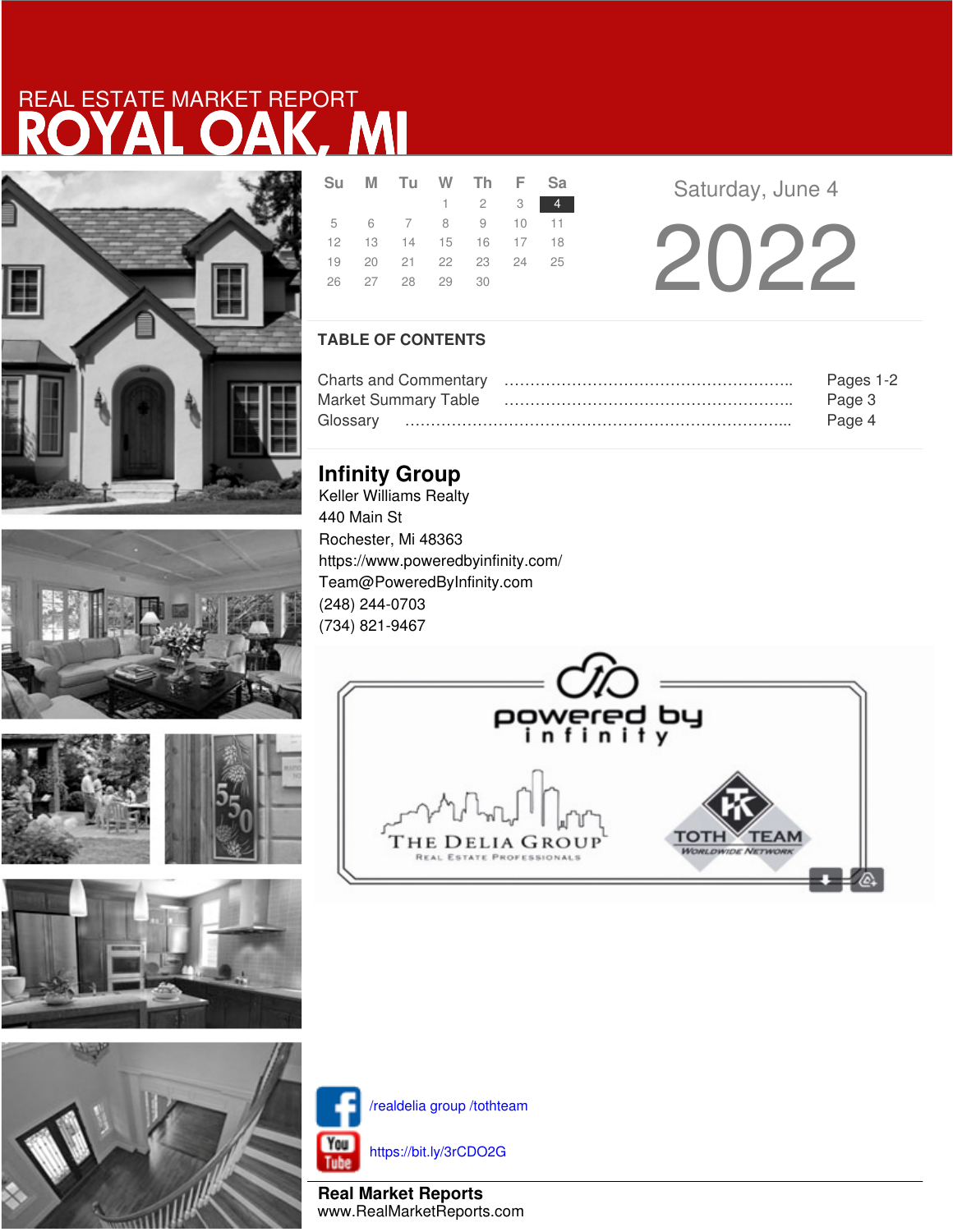## ROAK, REAL ESTATE MARKET REPORT

Saturday, June 4, 2022

at the real estate market. Currently there are 113 sales pending in the market overall, leaving 117 listings still for sale. The resulting pending ratio is 49.1% (113 divided by 230). So you might be asking yourself, that's great... but what exactly does it mean? I'm glad you asked! *Let's take a look*

The pending ratio indicates the supply & demand of the market. Specifically, a high ratio means that listings are in demand and quickly going to contract. Alternatively, a low ratio means there are not enough qualified buyers for the existing supply.

**"Current inventory is described as active."**

Team@PoweredByInfinity.com Infinity Group Keller Williams Realty (248) 244-0703

Taking a closer look, we notice that the \$200K - \$300K price range has a relatively large number of contracts pending sale.

We also notice that the \$200K - \$300K price range has a relatively large inventory of properties for sale at 35 listings. The median list price (or asking price) for all properties in this market is \$345,000.





A total of 609 contracts have closed in the last 6 months with a median sold price of \$320,000. Breaking it down, we notice that the \$200K - \$300K price range contains the highest number of sold listings.

Alternatively, a total of 42 listings have failed to sell in that same period of time. Listings may fail to sell for many reasons such as being priced too high, having been inadequately marketed, the property was in poor condition, or perhaps the owner had second thoughts about selling at this particular time. The \$200K - \$300K price range has the highest number of off-market listings at 14 properties.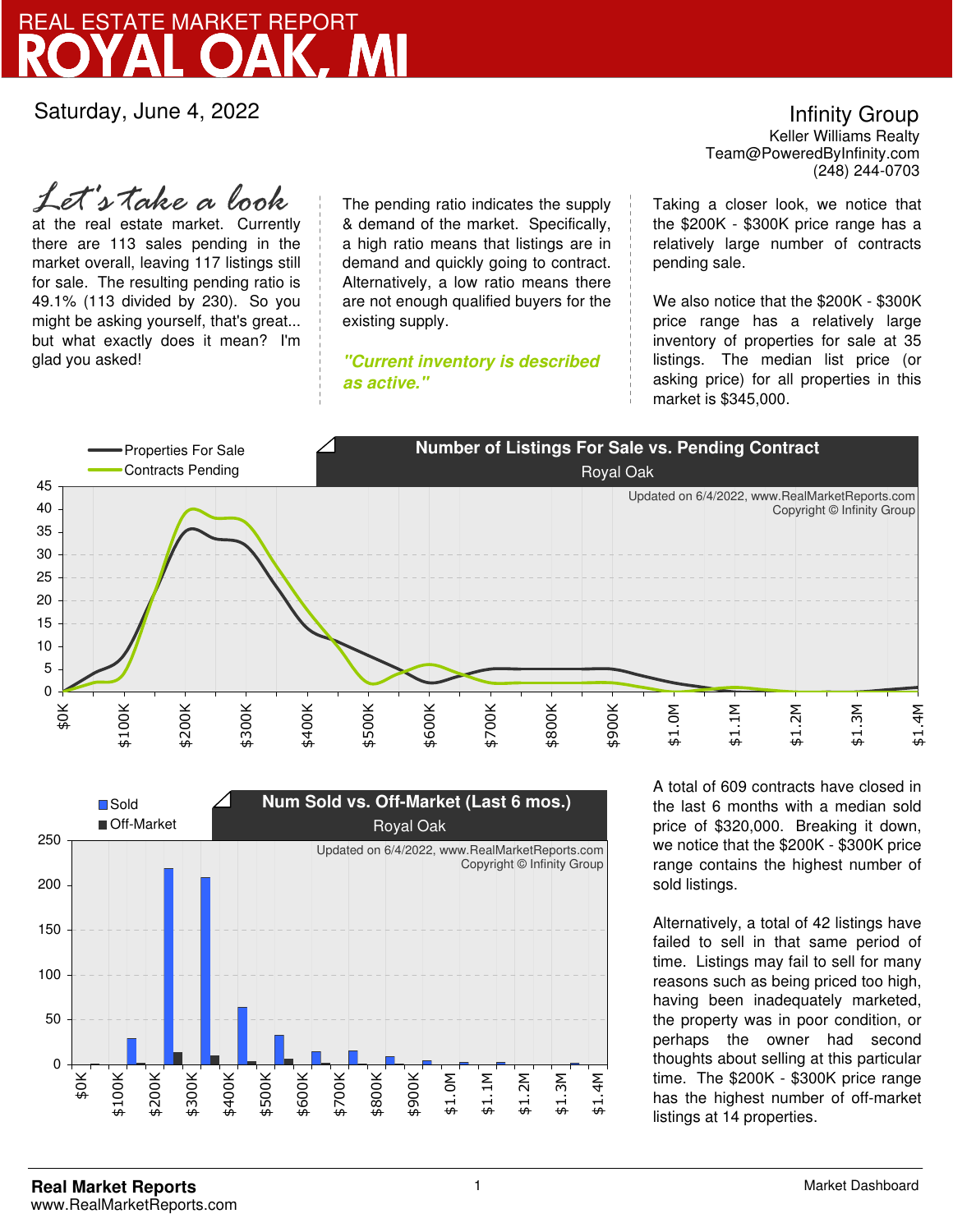## **ROAK** REAL ESTATE MARKET REPORT

## Saturday, June 4, 2022

Looking at the chart to the right, you might be wondering why average days on market (DOM) is important. This is a useful measurement because it can help us to determine whether we are in a buyer's market (indicated by high DOM), or a seller's market (indicated by low DOM). Active listings (properties for sale) have been on the market for a median time of 9 days.

Analysis of sold properties for the last six months reveals a median sold price of \$320,000 and 10 days on market. Notice that properties in the \$1.1M - \$1.2M price range have sold quickest over the last six months.

The recent history of sales can be seen in the two charts below. The median sold price for the last 30 days was \$329,000 with a DOM of 6 days.

Since the recent DOM is less than the median DOM for the last 6 months, it is a positive indicator for demand. It is always important to realize that real estate markets can fluctuate due to many factors, including shifting interest rates, the economy, or seasonal changes.



### **"The median list-to-sales ratio for this area is 104.9%."**

Ratios are simple ways to express the difference between two values such as list price and sold price. In our case, we typically use the list-to-sale ratio to determine the percentage of the final list price that the buyer ultimately paid. It is a very common method to help buyers decide how much to offer on a property.

Analysis of the absorption rate indicates an inventory of 1.2 months based on the last 6 months of sales. This estimate is often used to determine how long it would take to sell off the current inventory of properties if all conditions remained the same. It is significant to mention that this estimate does not take into consideration any additional properties that will come onto the market in the future.



Infinity Group Keller Williams Realty

Team@PoweredByInfinity.com (248) 244-0703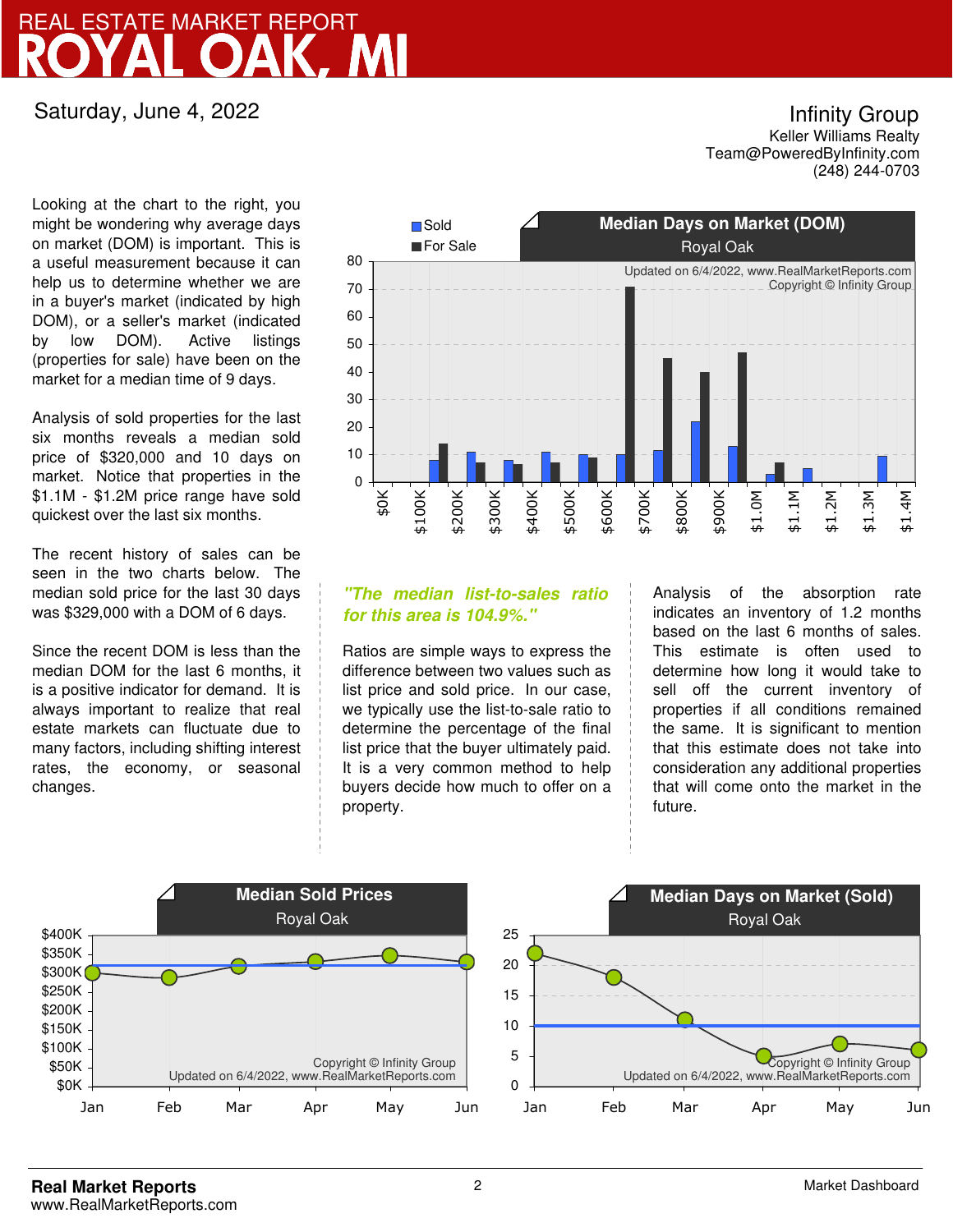# DAK, MI REAL ESTATE MARKET REPORT

## Saturday, June 4, 2022

Infinity Group

Team@PoweredByInfinity.com Keller Williams Realty (248) 244-0703

|                                                      | <b>MARKET SUMMARY TABLE</b>                                                                                                                                    |                         |        |                                    | 113 PENDING <sup>[2]</sup>      |                 |               |                    | <b>ABSORPTION RATE</b><br>42 OFF-MARKET (last 6 mos) $^{[3]}$<br>(months of inventory) |        |                                    |                                         |          |                                      |          |                                        |                               |                 |
|------------------------------------------------------|----------------------------------------------------------------------------------------------------------------------------------------------------------------|-------------------------|--------|------------------------------------|---------------------------------|-----------------|---------------|--------------------|----------------------------------------------------------------------------------------|--------|------------------------------------|-----------------------------------------|----------|--------------------------------------|----------|----------------------------------------|-------------------------------|-----------------|
| $A = Average Value$<br>$M = \overline{Median Value}$ | $N/A = Not Available$                                                                                                                                          |                         |        |                                    | <b>117 ACTIVE [1]</b>           |                 |               |                    | 609 SOLD/CLOSED (last 6 months) [4]                                                    |        |                                    |                                         |          |                                      |          |                                        |                               |                 |
| Low                                                  | <b>Price Range</b><br><b>High</b>                                                                                                                              | <b>Num</b><br>#         |        | <b>Days</b><br>on<br><b>Market</b> | <b>Current</b><br>List<br>Price | <b>Num</b><br># | Pend<br>Ratio | <b>Num</b><br>$\#$ | <b>Num</b><br>#                                                                        |        | <b>Days</b><br>on<br><b>Market</b> | <b>Original</b><br>List<br><b>Price</b> |          | <b>Final</b><br>List<br><b>Price</b> |          | Sold/<br><b>Closed</b><br><b>Price</b> | List-<br><b>Sale</b><br>Ratio | Est.<br>Mos.    |
| \$0                                                  | \$99,999                                                                                                                                                       | $\overline{0}$          |        |                                    |                                 | $\bf{0}$        |               | $\overline{0}$     | 1                                                                                      | Α<br>M |                                    | \$<br>90,000<br>\$<br>90,000            | \$<br>\$ | 90,000<br>90,000                     | \$<br>\$ | 90,000<br>90,000                       | 100%<br>100%                  | N/A             |
| \$100,000                                            | \$199,999                                                                                                                                                      | 8                       | Α<br>M | 44<br>14                           | \$187,225<br>\$192,000          | 4               | 33%           | $\overline{2}$     | 29                                                                                     | A<br>M | 21<br>8                            | \$<br>185,508<br>\$189,900              |          | \$180,270<br>\$189,000               |          | \$177,272<br>\$180,000                 | 98%<br>95%                    | 1.7             |
| \$200,000                                            | \$299,999                                                                                                                                                      | 35                      | Α      | 13<br>$\overline{7}$               | 264,991<br>\$                   | 39              | 53%           | 14                 | 219                                                                                    | Α      | 21                                 | 254,076<br>\$                           |          | \$250,413                            | \$       | 253,284                                | 101%                          |                 |
| \$300,000                                            | \$399,999                                                                                                                                                      | 32                      | M<br>A | 17                                 | 275,000<br>\$<br>347,366<br>\$  | 37              | 54%           | 10                 | 209                                                                                    | M<br>Α | 11<br>18                           | 250,000<br>\$<br>331,812<br>\$          |          | \$250,000<br>\$328,923               |          | \$ 257,000 103%<br>\$ 342,538 104%     |                               | 0.9             |
| \$400,000                                            | \$499,999                                                                                                                                                      | 14                      | M<br>Α | $\overline{7}$<br>8                | \$347,450<br>450,464<br>\$      | 18              | 56%           | 4                  | 64                                                                                     | M<br>Α | 8<br>18                            | \$329,900<br>\$423,262                  |          | \$325,000<br>\$420,310               | \$       | \$ 340,000 105%<br>434,953 103%        |                               | 1.3             |
| \$500,000                                            | \$599,999                                                                                                                                                      | 8                       | M<br>A | 7<br>17                            | 444,500<br>\$<br>551,825<br>\$  | $\overline{2}$  | 20%           | $\overline{7}$     | 33                                                                                     | M<br>Α | 11<br>26                           | 422,400<br>\$<br>\$546,276              |          | \$417,450<br>\$ 539,600              | \$       | 430,000 103%<br>$$550,765$ 102%        |                               | 1.5             |
| \$600,000                                            | \$699,999                                                                                                                                                      | $\overline{\mathbf{2}}$ | M<br>Α | 9<br>71                            | \$<br>547,450<br>\$652,500      | $6\phantom{a}$  | 75%           | $\overline{2}$     | 15                                                                                     | M<br>Α | 10<br>41                           | \$ 549,000<br>\$627,760                 |          | \$ 539,900<br>\$627,093              | \$       | \$ 549,900 102%<br>636,453 101%        |                               | 0.8             |
| \$700,000                                            | \$799,999                                                                                                                                                      | 5                       | M<br>A | 71<br>138                          | 652,500<br>\$<br>737,895<br>\$  | $\overline{2}$  | 29%           | 1                  | 16                                                                                     | M<br>Α | 10<br>18                           | \$600,000<br>\$733,433                  |          | \$600,000<br>\$730,933               | \$       | 639,000 107%<br>\$741,556 101%         |                               | 1.9             |
| \$800,000                                            | \$899,999                                                                                                                                                      | 5                       | M<br>Α | 45<br>34                           | \$734,877<br>\$ 870,380         | $\overline{2}$  | 29%           | 1                  | 9                                                                                      | M<br>Α | 12<br>44                           | \$737,000<br>\$857,311                  |          | \$725,000<br>\$857,311               | \$       | \$736,450 102%<br>848,988              | 99%                           | 3.3             |
| \$900,000                                            | \$999,999                                                                                                                                                      | 5                       | M<br>A | 40<br>108                          | \$ 879,000<br>\$965,360         | $\overline{2}$  | 29%           | $\theta$           | 5                                                                                      | M<br>Α | 22<br>33                           | \$849,000<br>\$972,580                  |          | \$849,000<br>\$967,560               | \$       | 850,000<br>\$958,980                   | 100%<br>99%                   | $6\phantom{1}6$ |
| \$1,000,000                                          | \$1,099,999                                                                                                                                                    | $\overline{2}$          | M<br>Α | 47<br>7                            | 949,900<br>\$<br>\$1,074,500    | 0               |               | $\bf{0}$           | 3                                                                                      | M<br>Α | 13<br>16                           | \$975,000<br>\$1,033,333                |          | \$974,900<br>\$1,025,000             |          | \$955,000<br>$$1,034,167$ 101%         | 98%                           | 4               |
|                                                      |                                                                                                                                                                |                         | M      | 7                                  | \$1,074,500                     |                 |               |                    |                                                                                        | M<br>Α | 3<br>8                             | \$1,000,000<br>\$1,166,300              |          | \$1,000,000<br>\$1,166,300           |          | \$1,037,500 104%<br>\$1,116,667        | 96%                           |                 |
| \$1,100,000                                          | \$1,199,999                                                                                                                                                    | $\theta$                |        |                                    |                                 | 1               | N/A           | $\theta$           | 3                                                                                      | M      | 5                                  | \$1,100,000                             |          | \$1,100,000                          |          | \$1,100,000 100%                       |                               | N/A             |
| \$1,200,000                                          | \$1,299,999                                                                                                                                                    | $\bf{0}$                |        |                                    |                                 | $\theta$        |               | $\bf{0}$           | $\bf{0}$                                                                               |        |                                    |                                         |          |                                      |          |                                        |                               |                 |
| \$1,300,000                                          | \$1,399,999                                                                                                                                                    | $\overline{0}$          |        |                                    |                                 | $\overline{0}$  |               | $\theta$           | $\overline{2}$                                                                         | A      | 10                                 | \$1,390,000                             |          | \$1,390,000                          |          | \$1,342,500                            | 97%                           | N/A             |
|                                                      |                                                                                                                                                                |                         | Α      | 122                                | \$1,500,000                     |                 |               |                    |                                                                                        | M<br>Α | 10<br>20                           | \$1,390,000<br>\$1,550,000              |          | \$1,390,000<br>\$1,500,000           |          | \$1,342,500<br>\$1,490,000             | 97%<br>99%                    |                 |
| \$1,400,000                                          | $^{+}$                                                                                                                                                         | 1                       | M      | 122                                | \$1,500,000                     | $\,0\,$         |               | 1                  | 1                                                                                      | M      | 20                                 | \$1,550,000                             |          | \$1,500,000                          |          | \$1,490,000                            | 99%                           | $6\phantom{a}$  |
|                                                      | <b>Market Totals</b>                                                                                                                                           | 117                     |        |                                    |                                 | 113             | 49%           | 42                 | 609                                                                                    |        |                                    |                                         |          |                                      |          |                                        |                               | 1.2             |
| <b>Market Averages</b>                               |                                                                                                                                                                |                         |        | 28                                 | \$431,038                       |                 |               |                    |                                                                                        |        | 21                                 | \$361,635                               |          | \$358,159                            |          | \$365,809 102%                         |                               |                 |
|                                                      | <b>Market Medians</b>                                                                                                                                          |                         |        | $\boldsymbol{9}$                   | \$345,000                       |                 |               |                    |                                                                                        |        | 10                                 | \$310,000                               |          | \$305,000                            |          | \$320,000 105%                         |                               |                 |
|                                                      | Date Range (Off-Market & Sold) = 12/04/2021 to 06/04/2022<br><b>Favors Sellers</b><br><b>Favors Buyers</b><br>Data believed to be accurate but not quaranteed. |                         |        |                                    |                                 |                 |               |                    |                                                                                        |        |                                    |                                         |          |                                      |          |                                        |                               |                 |

Data believed to be accurate but not guaranteed.

Status = [1] A, C, M; [2] P; [3] E; [4] S

City = Royal Oak

Property Subtype = SING